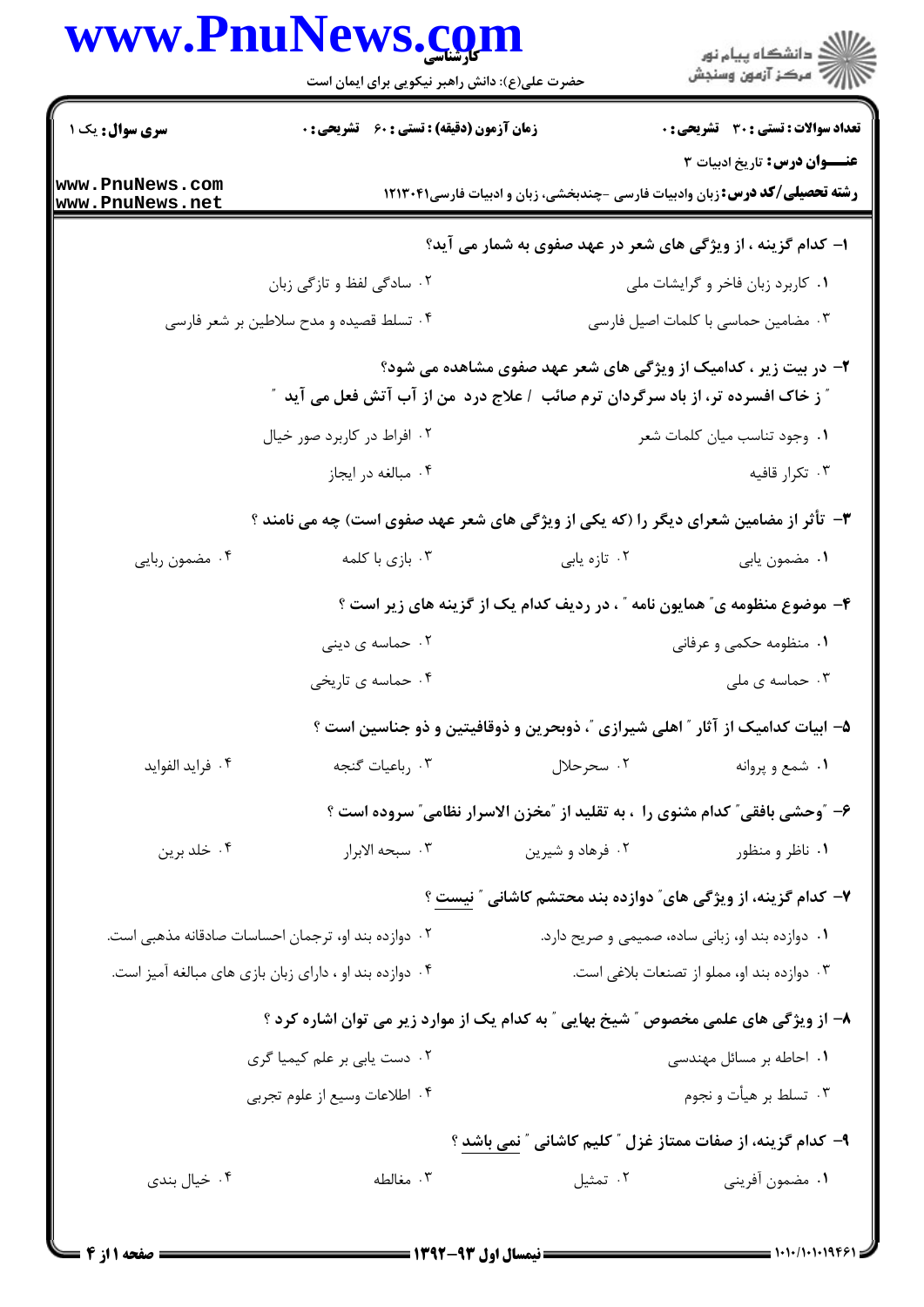## www.PnuNews.com

|                                    | www.PnuNews.com<br>حضرت علی(ع): دانش راهبر نیکویی برای ایمان است                                                                                                                                                         |                   | ِ<br>∭ دانشڪاه پيام نور<br>∭ مرڪز آزمون وسنڊش                                                                             |
|------------------------------------|--------------------------------------------------------------------------------------------------------------------------------------------------------------------------------------------------------------------------|-------------------|---------------------------------------------------------------------------------------------------------------------------|
| <b>سری سوال : ۱ یک</b>             | <b>زمان آزمون (دقیقه) : تستی : 60 ٪ تشریحی : 0</b>                                                                                                                                                                       |                   | <b>تعداد سوالات : تستی : 30 ٪ تشریحی : 0</b>                                                                              |
| www.PnuNews.com<br>www.PnuNews.net |                                                                                                                                                                                                                          |                   | <b>عنـــوان درس:</b> تاریخ ادبیات ۳<br><b>رشته تحصیلی/کد درس:</b> زبان وادبیات فارسی -چندبخشی، زبان و ادبیات فارسی۱۲۱۳۰۴۱ |
|                                    |                                                                                                                                                                                                                          |                   | ۱۰- ″ صائب تبریزی ″ نزد کدامیک از اشخاص زیر، تلمذ کرده است ؟                                                              |
|                                    | ۰۲ ملا محسن فیض کاشانی                                                                                                                                                                                                   |                   | ۰۱ ملا محمد باقر سبزواری                                                                                                  |
|                                    | ۰۴ حکیم شرف الدین حسن شفایی اصفهانی                                                                                                                                                                                      |                   | ۰۳ محمد صالح مازندرانی                                                                                                    |
|                                    |                                                                                                                                                                                                                          |                   | 11- کدامیک از شخصیت های زیر، نمونه ی تمام عیار اسلوب هندی به شمار می رود؟                                                 |
| ۰۴ عرفي شيرازي                     | ۰۳ طالب آملی                                                                                                                                                                                                             | ۰۲ بیدل دهلوی     | ٠١ صائب تبريزي                                                                                                            |
|                                    |                                                                                                                                                                                                                          |                   | ۱۲– خصایص اصلی کتاب " دره نادری" کدام است ؟                                                                               |
|                                    | ۰۲ سادگی و روانی کلام                                                                                                                                                                                                    |                   | ۰۱ مزین و آراسته بودن                                                                                                     |
|                                    | ۰۴ سرشار بودن از کلمات مغولی                                                                                                                                                                                             |                   | ۰۳ مغلق و پیچیده بودن                                                                                                     |
|                                    |                                                                                                                                                                                                                          |                   | ۱۳- ″ آذر بیگدلی ″ در تالیف″ آتشکده″، از کدام منبع استفاده کرده است ؟                                                     |
| ۰۴ هفت اقلیم                       | ۰۳ سنگلاخ                                                                                                                                                                                                                | ۰۲ تاریخ گیتی گشا | ١. خلاصه الاشعار                                                                                                          |
|                                    |                                                                                                                                                                                                                          |                   | ۱۴- " مشتاق اصفهانی" به ساختن کدامیک از قالب های شعری علاقمند بوده است ؟                                                  |
| ۰۴ قطعه و قصیده                    |                                                                                                                                                                                                                          |                   | ۰۱ غزل و رباعی مسلم ۲۰ قطعه و رباعی مسلم سه ۳۰ مزل و قصیده $\cdot$ ۳                                                      |
|                                    | <b>" او از شاعران بزرگ قرن دوازده هجری است . با آذر بیگدلی و صباحی بیدگلی معاصر بود . وی در شمار آن شاعرانی است</b><br>که سبک عراقی را از نو در شعر فارسی زنده کرد . ترجیع بند پنج بندی او از شاهکارهای ادب فارسی است ." |                   | 1۵– عبارت زیر درتوصیف چه کسی است ؟                                                                                        |
| ۰۴ هاتف اصفهانی                    | ۰۳ سروش اصفهانی                                                                                                                                                                                                          | ۰۲ مشتاق اصفهانی  | ۰۱ عاشق اصفهانی                                                                                                           |
|                                    |                                                                                                                                                                                                                          |                   | ۱۶- ″ گرایش به سره نویسی فارسی ″ از کدام دوره آغاز شد ؟                                                                   |
| ۰۴ دوره نادري                      | ۰۳ نهضت بازگشت                                                                                                                                                                                                           | ۰۲ سبک هندی       | ٠١. پهلوي اول                                                                                                             |
|                                    |                                                                                                                                                                                                                          |                   | ۱۷– کدام گزینه در خصوص آثار " صبای کاشانی " صحیح است ؟                                                                    |
|                                    | ۰۱ خداوند نامه ی او ، در مدح فتحعلی شاه و آمیخته به هجو و اندرز است.                                                                                                                                                     |                   |                                                                                                                           |
|                                    | ۲. عبرت نامه وی ، در بیان معجزات پیامبر (ص)، جنگ ها و دلیری های حضرت علی (ع) است.                                                                                                                                        |                   |                                                                                                                           |
|                                    |                                                                                                                                                                                                                          |                   | ۰۳ دیوان او شامل بیست تا بیست و پنج هزار بیت، و در قالب مثنوی و غزل است.                                                  |
|                                    |                                                                                                                                                                                                                          |                   | ۰۴ ″ گلشن صبا ″ را به تقلید از تحفه العراقین خاقانی و بوستان سعدی سروده است.                                              |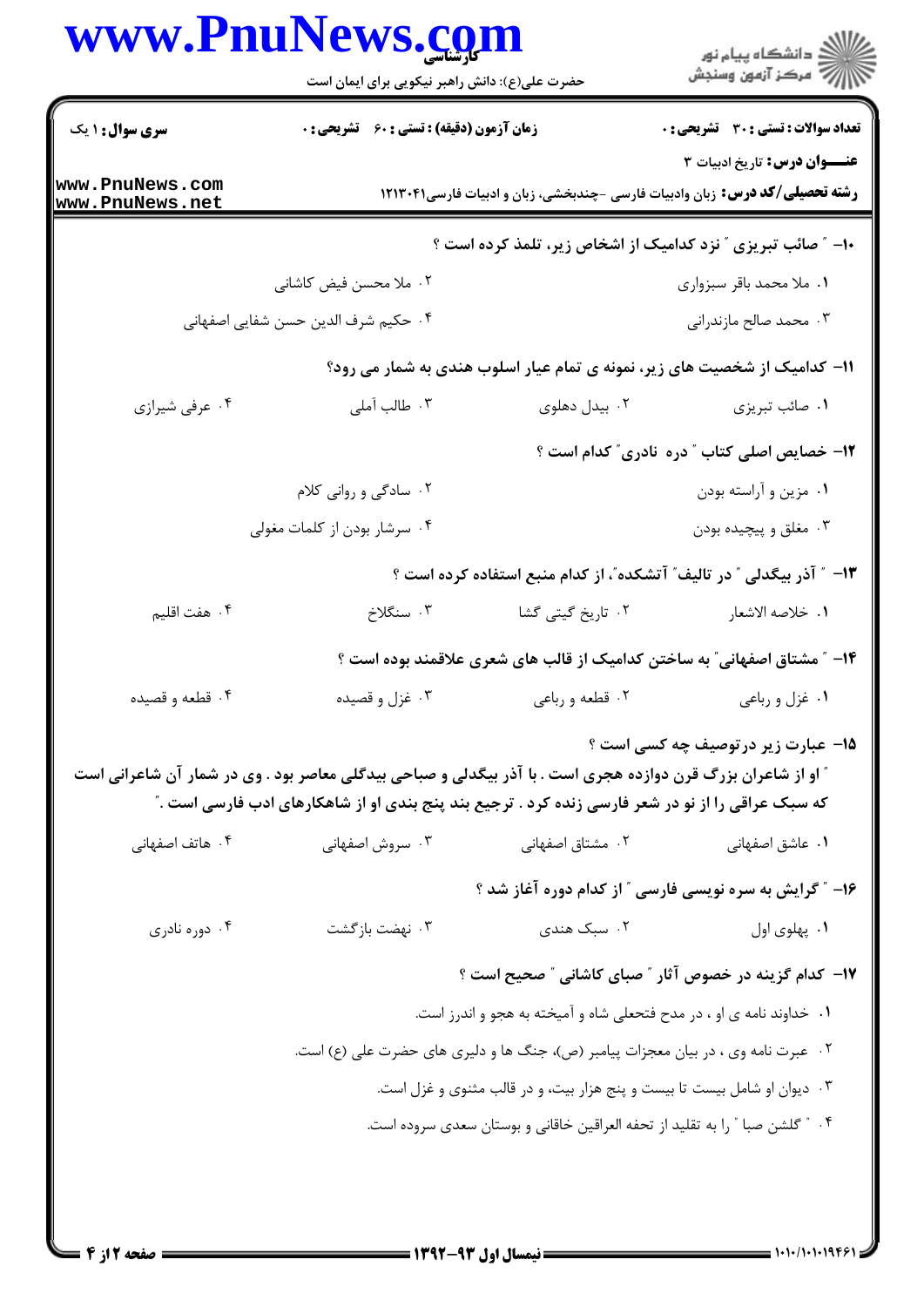## WWW PnuNows com

|                                    | حضرت علی(ع): دانش راهبر نیکویی برای ایمان است      |                                                                                   | ≦ دانشڪاه پيام نور<br>7- مرڪز آزمون وسنڊش    |
|------------------------------------|----------------------------------------------------|-----------------------------------------------------------------------------------|----------------------------------------------|
| <b>سری سوال : ۱ یک</b>             | <b>زمان آزمون (دقیقه) : تستی : 60 ٪ تشریحی : 0</b> |                                                                                   | <b>تعداد سوالات : تستی : 30 ٪ تشریحی : 0</b> |
| www.PnuNews.com<br>www.PnuNews.net |                                                    | <b>رشته تحصیلی/کد درس:</b> زبان وادبیات فارسی -چندبخشی، زبان و ادبیات فارسی۲۱۳۰۴۱ | <b>عنـــوان درس:</b> تاریخ ادبیات ۳          |
|                                    |                                                    | ۱۸– سروش اصفهانی در شعر از چه کسانی تقلید می کند ؟                                |                                              |
|                                    | ٠٢ حافظ؛ مولانا؛ سعدي                              |                                                                                   | ١. انوري؛ فرّخي؛ معزّى                       |
|                                    | ۰۴ فردوسی، کسایی، ناصرخسرو                         |                                                                                   | ۰۳ انوری، منوچهری؛ کمال اسماعیل              |
|                                    |                                                    | ۱۹- ″ یغمای جندقی″ مراثی خود را بیشتر ، در کدام قالب شعری سروده است ؟             |                                              |
| ۰۴ مستزاد                          | ۰۳ ترکیب بند                                       | ۰۲ مسمط                                                                           | ۰۱ قصیده                                     |
|                                    |                                                    | <b>۴۰</b> - کدام گزینه از ویژگی های ″منشات ″ قائم مقام فراهانی می باشد؟           |                                              |
|                                    | ۰۲ اجتناب از قرینه سازی و تکرار                    |                                                                                   | ٠١ طولاني بودن جمله ها                       |
|                                    | ۰۴ استشهاد فراوان به آیات ، احادیث و ابیات         | ۰۳ امساک از آوردن لغات و اصطلاحات جدید و عامیانه                                  |                                              |
|                                    |                                                    | <b>۲۱</b> – کدام گزینه، بیانگر موضوع کتاب ″قمقام ذخّار و صمصام تبّار″ است ؟       |                                              |
|                                    | ۰۲ سفرنامه ی حج مؤلف است.                          |                                                                                   | ۰۱ در هیأت و رد علم احکام نجوم است.          |
|                                    | ۰۴ سفینه ای است که همه چیز در آن هست.              |                                                                                   | ٠٣ در مقتل امام حسين (ع) است.                |
|                                    |                                                    | ۲۲– ″ مستشارالدوله″ از چه نظر در ایران مقامی ارجمند دارد ؟                        |                                              |
|                                    |                                                    |                                                                                   | ۰۱ نشر اندیشه آزادی                          |
|                                    |                                                    | ۰۲ تغییر شیوه نویسندگی و پدید آوردن سبکی جدید در شعر                              |                                              |
|                                    |                                                    | ٠٣ انتشار چندين روزنامه از جمله " ايران و اطلاع"                                  |                                              |
|                                    |                                                    | ۰۴ ستایش رجال اروپایی از کفایت، کاردانی و کیاست وی                                |                                              |
|                                    |                                                    | <b>۲۳</b> - کتاب " تاریخ نو" از نوشته های چه کسی است ؟                            |                                              |
|                                    | ۰۲ لسان الملک                                      |                                                                                   | ۰۱ عبدالرزاق بیگ دنبلی                       |
|                                    | ۰۴ جهانگیر میرزا                                   |                                                                                   | ۰۳ میرزا محمد تقی سپهر                       |
|                                    |                                                    | ۲۴− کدام شخصیت از مقلدان نثر ″ ابوالفضل بیهقی ″ می باشد ؟                         |                                              |
|                                    | ۰۲ رضا قلی خان هدایت                               |                                                                                   | ۰۱ نادر میرزا                                |
|                                    | ۰۴ محمد حسن خان اعتمادالسلطنه                      |                                                                                   | ۰۳ فاضل خان گروسی                            |
|                                    |                                                    | ۲۵- اولین تذکره ای که دراوایل دولت قاجاریه تالیف شد ، چه نام دارد ؟               |                                              |
| ۰۴ تذكره السلاطين                  | ۰۳ تذکره شاهی                                      | ٠٢ زينه المدايح                                                                   | ٠١. سفينه المحمود                            |